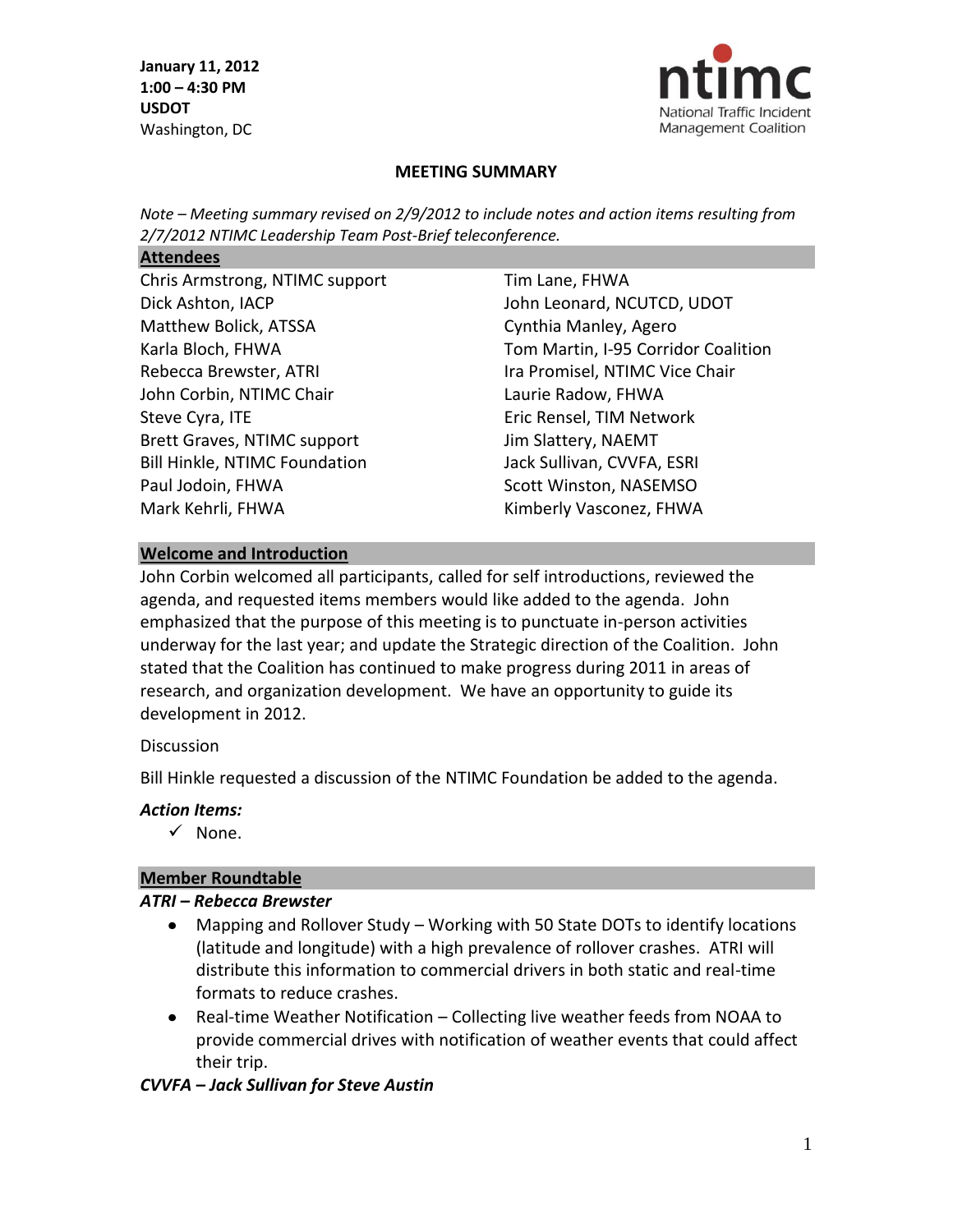

- The Emergency responder learning network will be launching during the first quarter of 2012. Initial modules topics being released include advance warning, blocking, and the National Unified Goal.
- The CVVFA is reprinting NUG brochures and will be delivering a supply to FHWA.
- A multi-state effort is underway to provide training to incident responders.
- We continue to work with Interstate 81 Corridor Coalition on a series of workshops.
- Development of a video on blocking practices for FHWA continues.
- Finally developing a public service announcement on Move It laws.

# **ITE – Steve Cyra**

- The ITE Technical Conference will being held in Pasadena, CA (March 4-7) will include a session on TIM and Emergency Management Operations. Sessions are being held that also focus on Emergency Transportation Operations.
- Steve has accepted the chair role in the ITE TIM Committee. The group will examine the important of TIM in integrated corridor operations, blending practices for highways into higher speed arterials.

# **NASEMS – Scott Winston**

- The Standing Committee on TIM has developed a work plan, much of which mirrors the strategic direction of the Coalition, specifically related to connect, collaborate, and communication themes.
- Committee goals include: 1) Improve NASEMSO representation on national highway meetings, committees, and organizations; 2) Develop tools and PPTS with talking points for state EMS Officials; 3)conducting a session at the annual meeting. 4) IRIT tool…tool for measuring preparedness for highway MCI. 5) To develop guidelines for states, also 6) presenting this at national and state conferences.

# **I-95 Corridor Coalition – Tom Martin/Ira Promisel**

# **Martin**

- The Corridor Coalition continues with work relevant to its core mission, finishing up funded projects and refocused projects. One of the core missions has been incident management program track; and this work will continue as feasible.
- The Coalition continues to offer the responder 6-hour workshop, targeting a multi-agency audience; this builds on the FHWA workshop series.
- Still maintaining our online core TIM competency training. 760 responders have logged on to the training; we are looking at ways to improve the completion rate. Some towing companies and fire departments are encouraging all employees to take the core competency training.
- We were asked to fund the responder day. We've applied with DOT for multi state organization funding. We are going to reach out to other groups that help fund continued Coalition operations.

# **Promisel**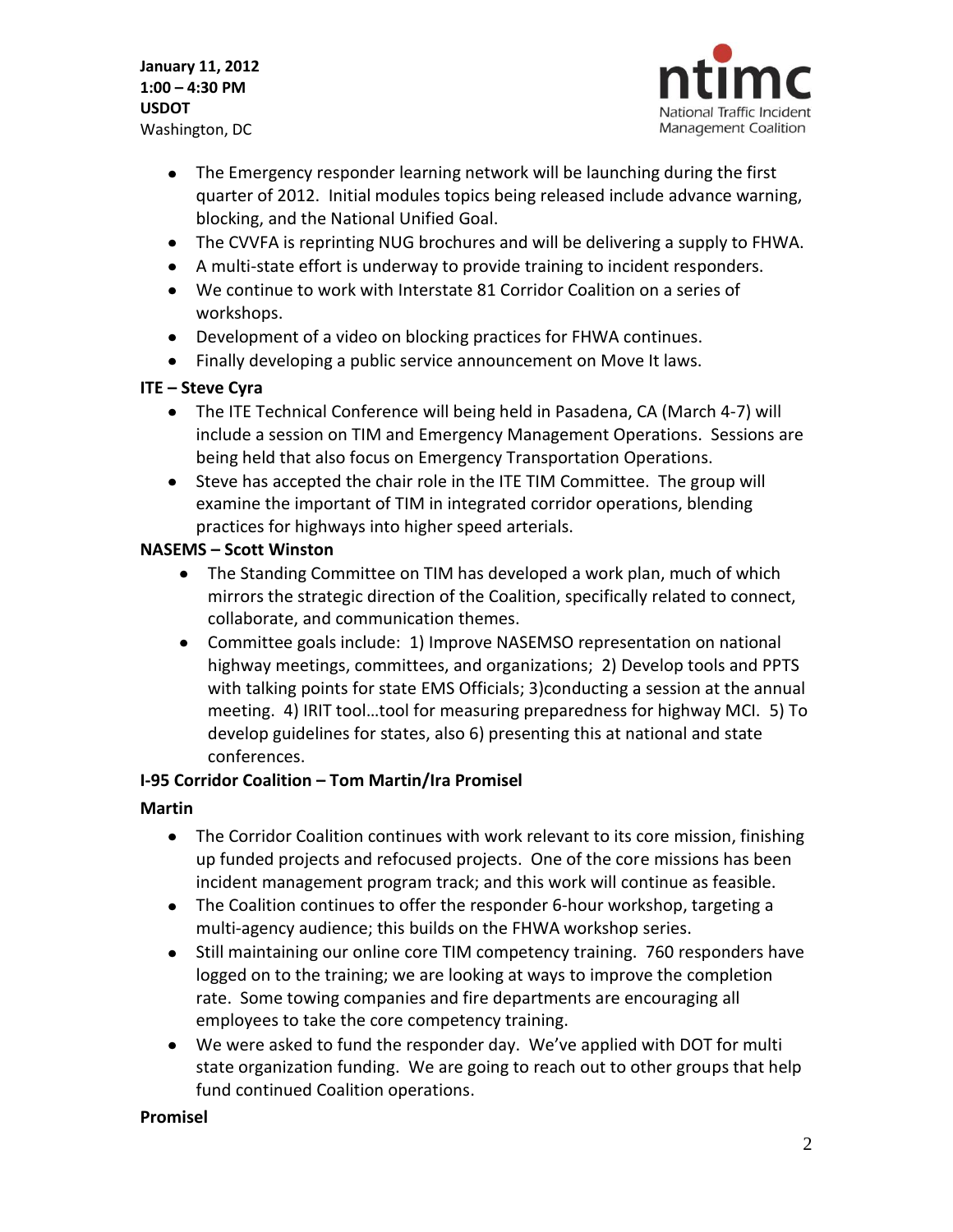

Continues to serve as the co-chair of the incident management track for the Coalition. Participating in a joint FHWA/I-95 Corridor Coalition project looking at performance measures for TIM; the NTIMC has a real opportunity to leverage some of these efforts.

#### **ATSSA – Matt**

Envisions ATSSA as a good mechanism to get information discussed at Coalition meetings out to vendor, manufacturers, traffic control personnel and the safety industry.

#### **NAEMTS – Jim Slattery**

Continue to work on TIM issues, and encouraging compliance with high visibility vest requirements. All EMTs within Jim's company have been provided with ANSI compliant public safety vests. We continue to encourage law enforcement to wear high visibility at scenes.

#### **NENA – Jim Goerke**

- NENA focus is on NG911; most of the work within our committees deals with NG911 standards and practices. Standards development involves NENA's working committee or other organizations, including APCO along with other standards development organizations.
- NENA hosts two related events this year: 1) The Annual Development Conference takes place February 6-8 in Orlando, FL., and 2) The Annual "911 Goes to Washington Conference" on March 26-28.

# **TRB – Rich Cunard**

- Over 170 papers were submitted to TRB related to incident management this year; there will be a poster session on the topic.
- Over 600 sessions at TRB this year overall.
- The TRB Freeway Operations Committee will be meeting with the AASHTO maintenance committee in Mid-July.

#### **ITS America -**

ITSA is planning second responder day at the annual conference taking place in National Harbor, MD. This event is targeted towards Washington DC are responders and associated organizations. Responder day affords responders the opportunity to attend the event without the cost of full registration.

# **USFA - Bill Troup**

- USFA continues to develop guidance and training on emergency vehicle safety and roadway operations safety. The USFA is partnering with the Department of Justice to expand guidance and training for the law enforcement audience.
- We will be working with the CVVFA in a vehicle conspicuity study.
- USFA is nearing completion on the manual on emergency transportation operations for FHWA.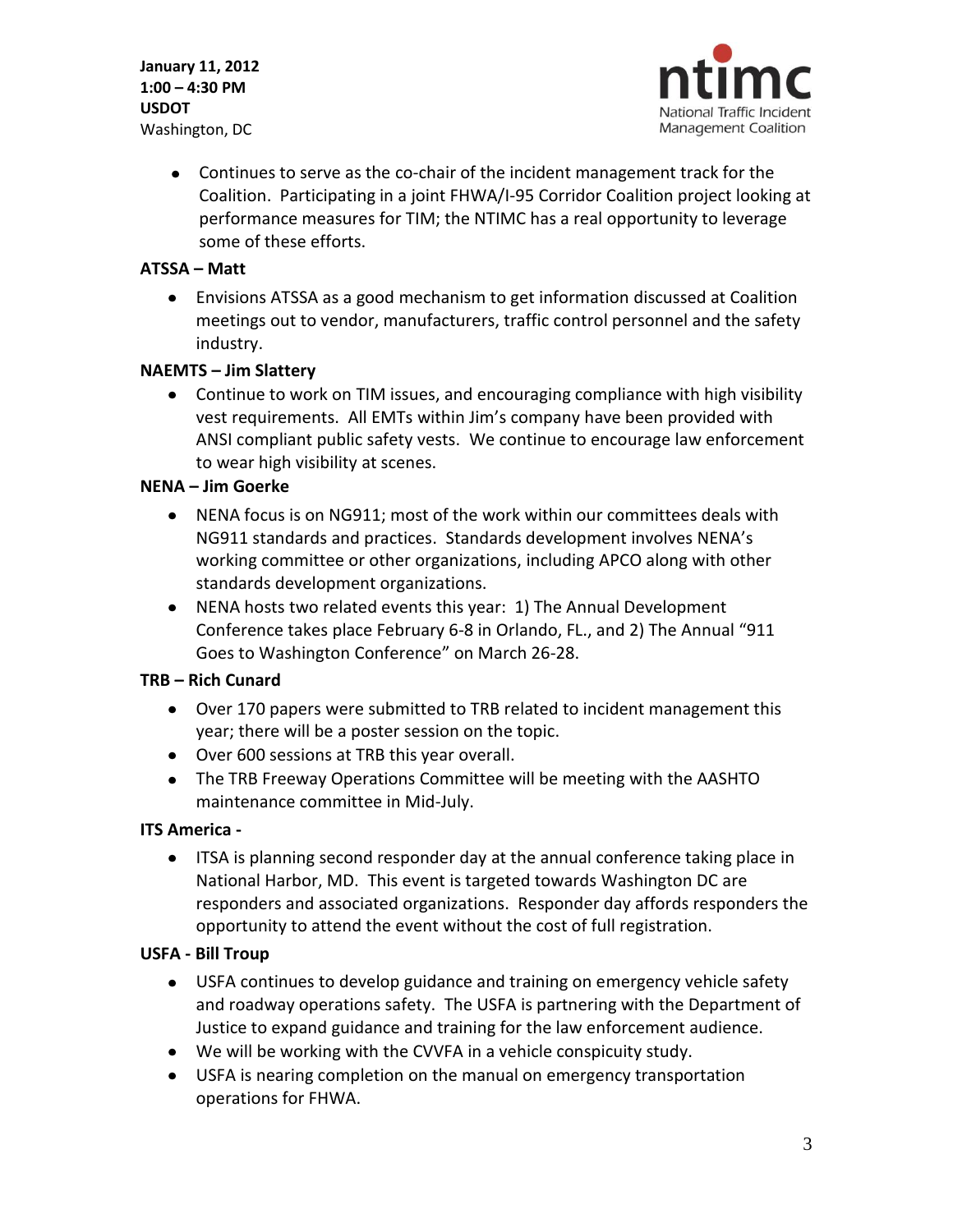

#### **Discussion**

- Kim Vasconez (FHWA) looking for opportunities to tie into major conference related to TIM, given that costs for registration can be prohibitive.
- John Corbin (AASHTO) coordinating responder related events with major conferences is a great challenge for the Coalition, we should continue to look for ways we can facilitate responder events at individual conferences.
- Corbin The training and credentialing activities for traffic control being pursued by ATSSA fit into the NTIMC model. ATSSA has been and remains a model for getting relevant training out to the field.

# **NCUTCD – Jack Sullivan**

- Jack will participate in the next meeting of the NCUTCD on January 18, 2012 on behalf of the NTIMC.
- An updated MUTCD is due for development by 2015; items for inclusion in this update are being developed over the next 2 years. Recommend that the Coalition begin working on its recommendations for items to include and/or revise within section 6I of the MUTCD. Referenced the incident scene typical applications previously reviewed by Coalition members and suggested those be re-circulated for comment and approval by each coalition member representative.

# *Discussion*

- Members discussed the mechanics of collecting input from each member representative.
- Concern was raised over how realistic it would be to provide a single recommendation from the NTIMC.
- The group agreed that inputs should be collected from each member representative and provided to the NCUTCD for consideration and deliberation.

# *Action Items:*

- $\checkmark$  Jack Sullivan will develop a packet of the typical applications and summary to request input from each member.
- $\checkmark$  Administrative support will facilitate distribution to the current member distribution list and consolidation of inputs.

# *NTIMC Foundation – Bill Hinkle*

As many of you know commencement of the NTIMC Foundation has had delays and languished, due in large part to lack of records needed establish incorporation status. Steve Austin has volunteered to help with the cost of renewing the franchise. Steve has taken upon himself to help resurrect the articles of incorporation. Bill is exploring opportunities to get legal help pro-bono, and requested input from Coalition members in this respect. Bylaws and grant making process for the Foundation are in place, but the tax exempt designation is critical before operations can commence. Bill also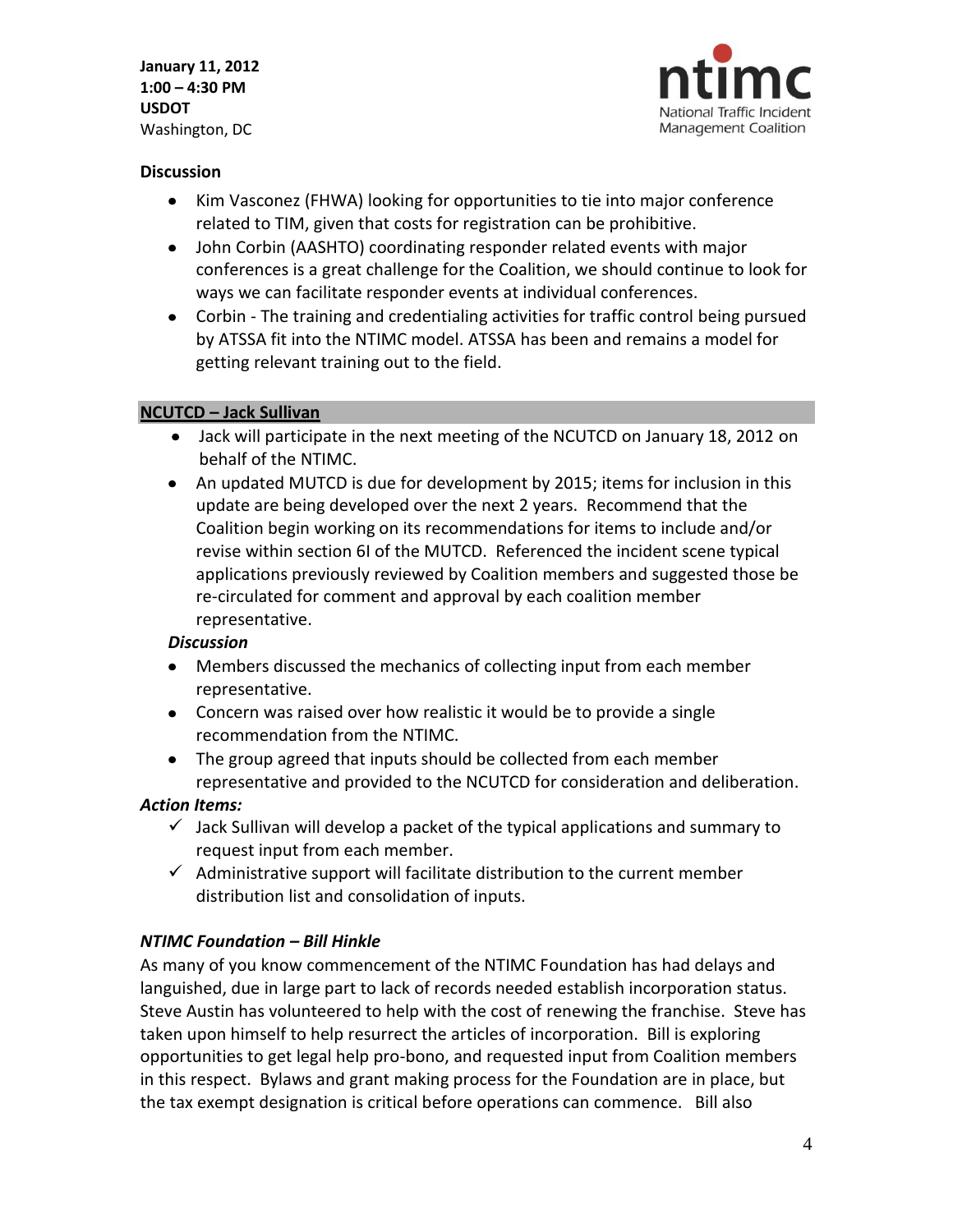

indicated that if achieving tax exempt status is successful, seed money for development of outreach materials will be needed before solicitation of funds can begin in earnest.

#### **Discussion**

Coalition members agreed that full establishment of the Foundation will benefit the TIM industry and responders.

John as background, the foundation was encouraged by the Coalition, with separate members, not also serving on the Coalition.

# *Action Items:*

 $\checkmark$  Coalition support will request an update from Bill Hinkle on how the Foundation is progressing and updated timelines.

# *FHWA Update – Kim Vasconez*

- FHWA continues to focus on Traffic Incident and Emergency Management capacity building and training.
- Kim is also working on reaching out to American Public Works Association to establish relationships, as public works folks are often responders to incidents for transportation agencies.
- National TIM Framework project is progressing nicely; a webinar is being schedule to get more information from practitioners and this group will be engaged.
- Incident specific performance metrics focus on 3 TIM related performance measures are complete. FHWA will be establishing a data base to identify States using these measures; details on this effort are forthcoming.
- Entering Year 3 of TIM workshops; will be completing top 40 states this year. FHWA is also seeking to meet with decision makers during these workshops to encourage continued progress on action plans established.
- Coalition members will be called upon to help author a series of articles related to TIM for the Public Works Magazine, being organized by Kim Vasconez.

Paul Jodoin

- 2011 was the biggest year for TIM since the development of the NUG. The TIM Self Assessment scores came in accordingly. 68% participation up from 64% ; with the ease of use of the TIM Self Assessment being improved, so progress is being made; this success is owed in part to members in the Coalition.
- 34 TIM Workshops have been completed around the country. The key finding has been that Training is needed to help advance TIM policy and procedures, identifying champions is critical to successfully deploying training in various responder groups.
- Research for responder training continues under the SHRP2 effort. The FHWA anticipates rolling out some results of the SHRP2 effort this year. Nearing completion of a Statement of Work for development of an in-person train the trainer workshop.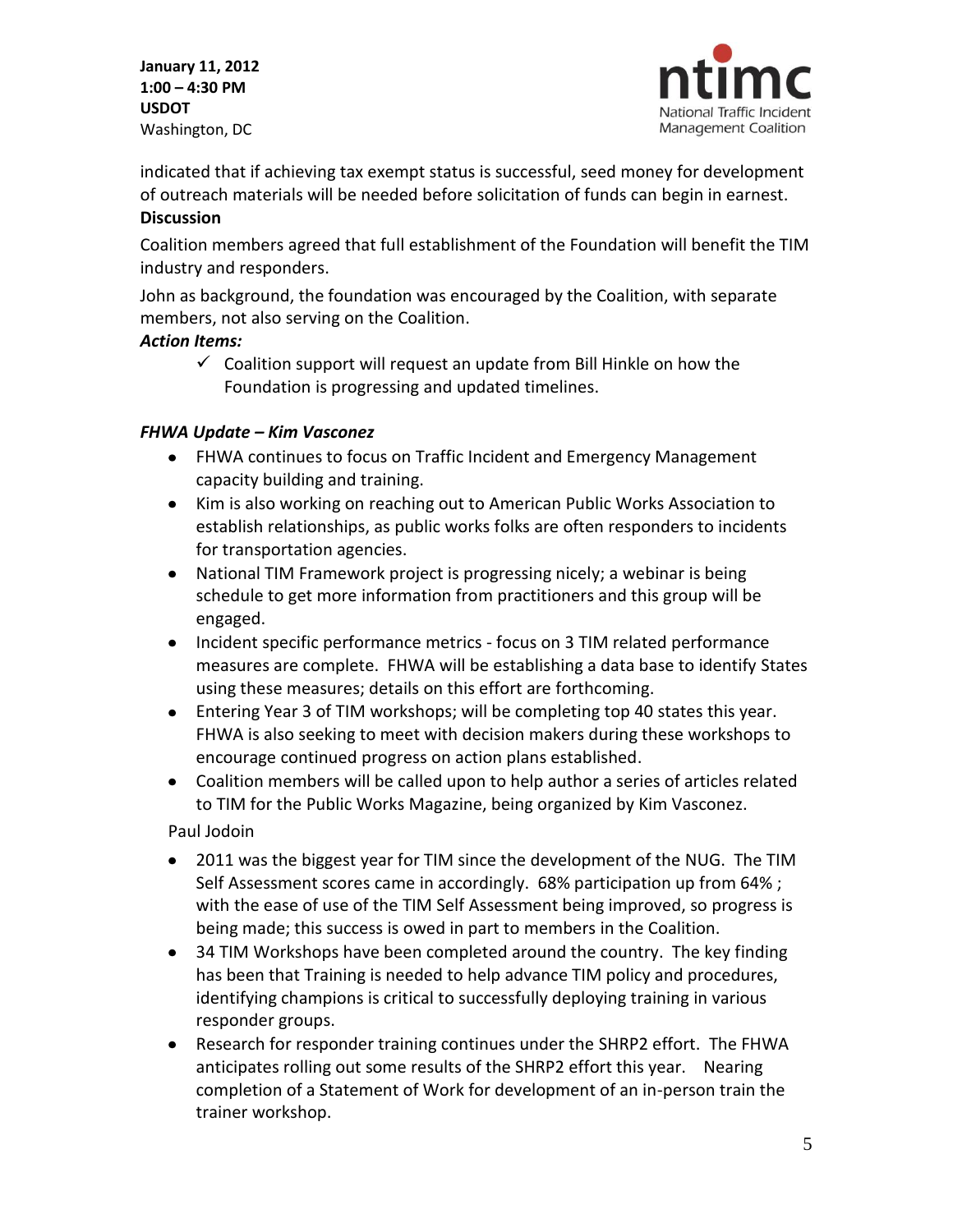

Tim Lane

During the SHRP2 effort we've been able to engage responders around the country– we've been able to listen to a lot of folks around the country. Dick Ashton at IACP was a great help in connect researchers with the right people in advance of this effort. FHWA hosted the fire service in December. We are in the planning stages to host a public safety executive group in a summit to impact national policy.

# Laurie Radow

Developing a flier for Lifesaver Conference (June 14-16); FHWA is encouraging more folks from the public safety industry to attend the TIM/PSE conference. Laurie requested members to contact her with ideas for session topics. Laurie is developing an article on TIM PSEs and Evacuation for Public Roads Magazine.

#### *Discussion*

- Kim Vasconez commended the great work of ERSI and the CVVFA in developing the blocking video, which highlighted good practices in blocking safely, while maintaining traffic operations. The FHWA is also working with ERSI and CVVFA on a public service announcement.
- Corbin asked if other organizations are seeing impact of IACP's participation in the TIM Self Assessment. There is an opportunity for the Coalition to take the outcomes and publicize this to promote awareness towards multi-disciplinary groups. John identified low scoring multi-discipline elements, such as safe quick clearance laws and practices as opportunities for Coalition advancement.

# *Action Item*

Coalition support will engage FHWA to provide printed one-page handout with highlights of activities to facilitate note taking and information exchange.

# **Strategic Direction – John Corbin**

The Strategic direction is the final product of a streamlined effort to determine the Coalitions direction over the next year. The effort utilized a kickoff webinar and a follow-up survey to members and TIM responder representatives to generate key areas in need of development. The survey results were expanded for leadership reaction, and this concise direction was developed by Coalition support for your reaction today. John reviewed several goals and called for feedback and reaction.

Goal 1 – Starting to realize the job as a coalition is to connect responder groups, ideas, research, and practices. This goal points to our understanding that the Coalition can strive to connect regional, state, and local TIM and event management organizations. Objectives under this goal establish and maintain engagement from identified key national organizations, the TIM Network, and FHWA Leadership.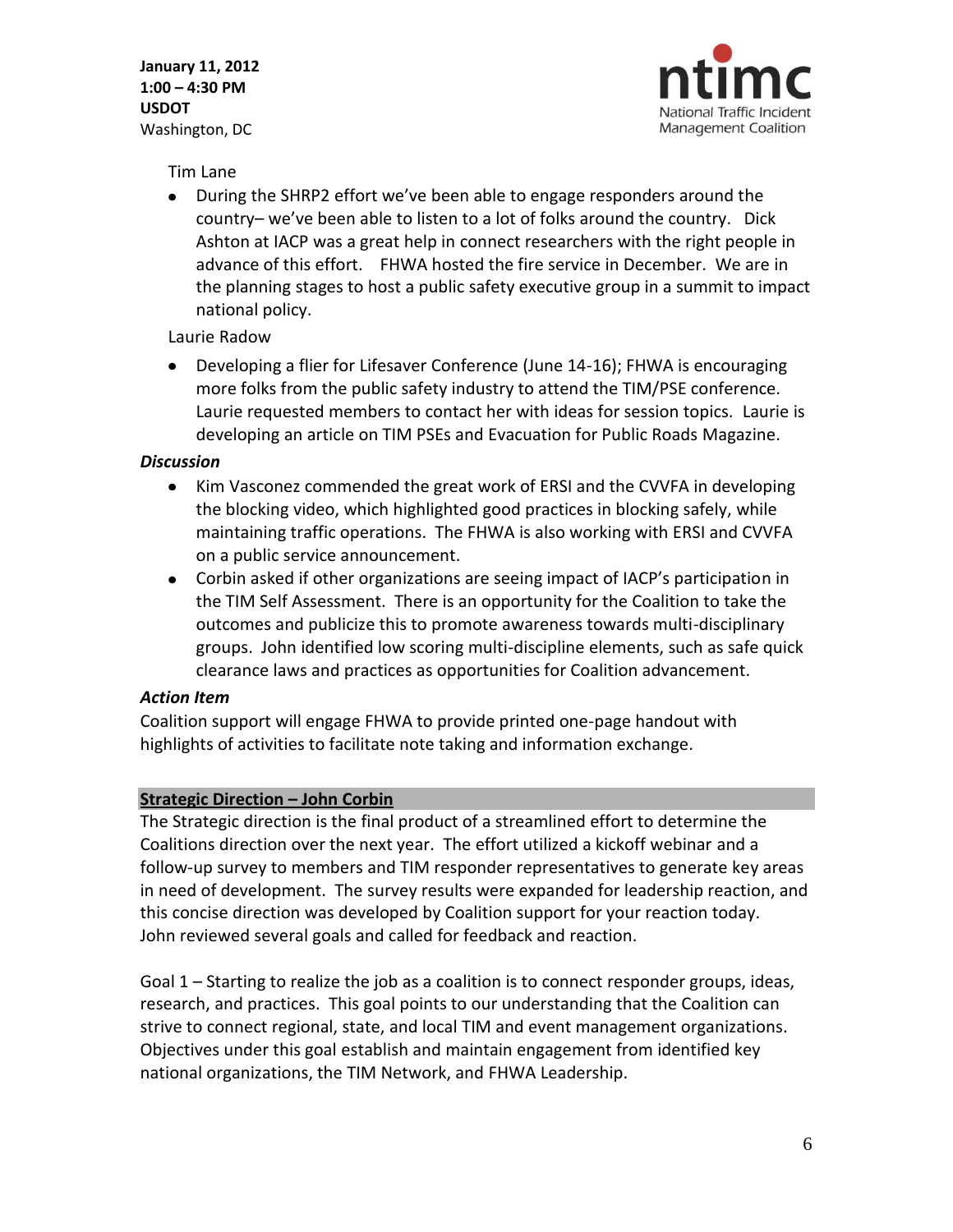

Goal 2 – relates to issue of communication and collaboration in support of the National Unified Goal in approaching traffic incident and emergency management. Objectives under this Goal will facilitate common messages, strategies, and platforms to communicate with key stakeholder groups such as the TIM Network, public safety groups, and representative member leadership.

Goal 3 – Positions the Coalition as a national resource to coordinate traffic incident and emergency management expertise. The objectives under this goal clarify the Coalition's role in consolidating input for federal policy, guiding activities of Coalition Working Groups, convening subject matter expertise to serve as input for national research activities, and to coordinate with other national traffic incident and emergency management organizations.

# *Discussion*

- Ira Promisel offered that the group is looking for the flesh and muscle to go along with these goals and objectives. For example, how do we rejuvenate the Coalition Working Groups? If this group can continue to flesh out action items that meet these objectives, we can successfully accomplish the Goals.
- Rebecca Brewster suggested that convening a task force to respond to 6I is an example of a relevant action item, which would fit under Goal 3.
- Kim Vasconez emphasized that internal communication and organization is important as well; along with confirmation of member representatives with member organizations.
- Brett Graves indicated that an internal communication strategy had been developed by Coalition support and vetted through members in the September 2010 meeting. And that subject to approval and resources, components can be implemented.

# *Action Item*

- NTIMC Leadership will discuss and recommend action items for continued progress on these goals and objectives.
	- o *Action item discussed at 2/7/12 NTIMC leadership team post-brief. A separate working teleconference will be planned for mid-March to discuss and develop activities and action items associated with the goals and objectives in the Strategic Direction.*

# **Working Groups**

# *TIM Network Advisory Board*

The TIM Network achieved 1,000 members by the end of 2011. Members participate in Coalition Working Groups and provide a valuable source of practitioner information for projects and efforts related to TIM. TIM Network members host a series of regular webinars to broadcast and discuss TIM related topics.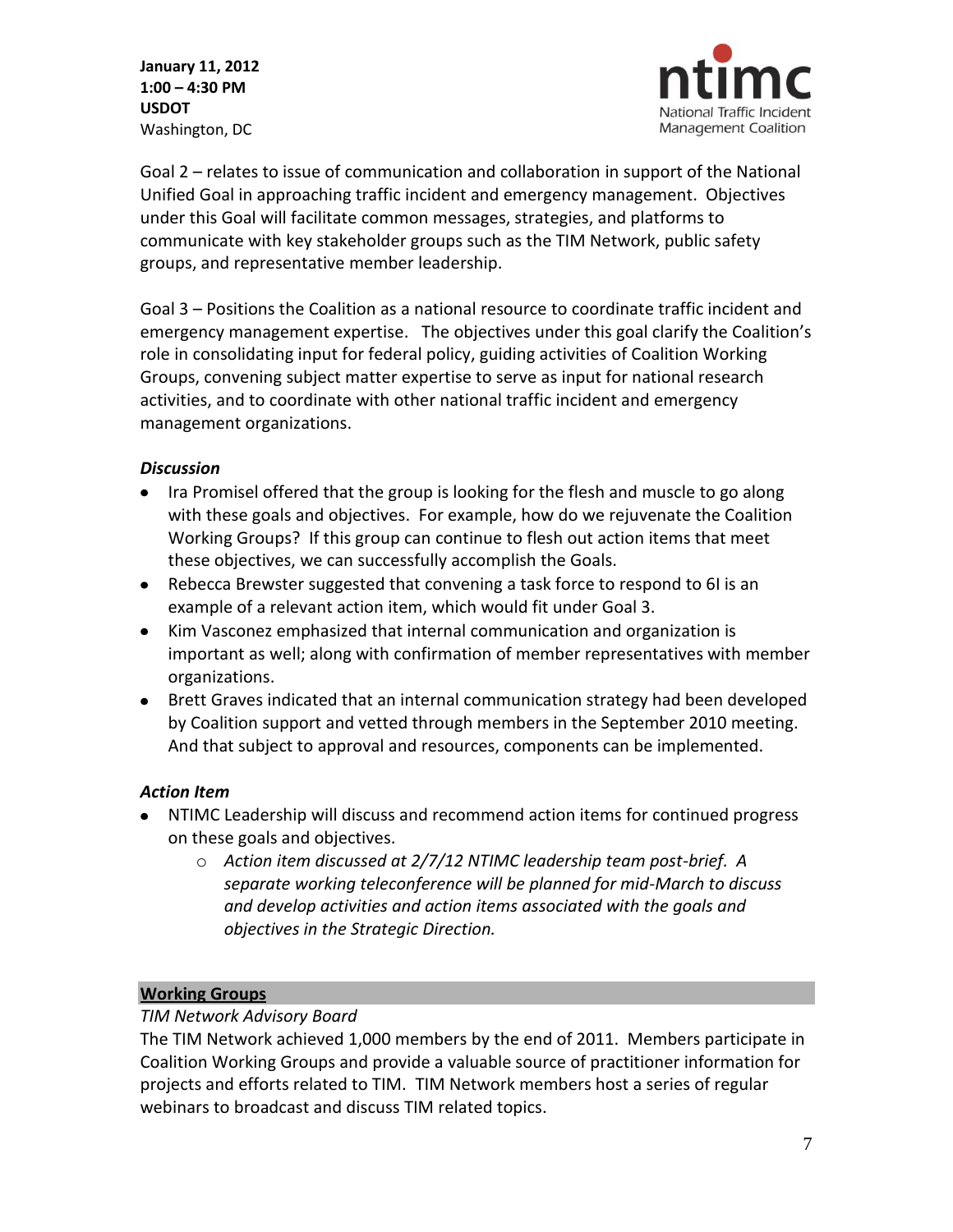

#### *Research Working Group*

Rebecca Brewster highlighted Research Working Group contribution and involvement in several research efforts including SHRP 2 and the TIM Framework development effort. The working group also identified a list of 10 key areas for continued research related to TIM that will be shared with FHWA leadership. One example of a key research area turned to implementation is being coordinated with CVVFA on the Struck by/Near miss responder database. Volunteers for the research working group are needed.

#### *Practices and Procedures Working Group*

Jack Sullivan discussed input into TIM typical applications as an area where Working Group members can be effectively utilized. The group, with Coalition support successfully developed the Lane Designation primer in 2011. The working group needs guidance in establishing activities for accomplishment to keep members engaged.

# *Communications and Training Working Group*

Steve Cyra discussed the original purpose of this working group and offered that it maybe better focused on only training elements of TIM. The group discussed redevelopment of the initial charter to solidify the group's mission and operating procedures.

# *Interoperability Working Group*

Brett Graves discussed the overall purpose of the Group and offered to re-engage members around suggested activities including an article suggested by Rusty James and opportunities presented by TRAA.

#### *Discussion*

Members discussed the need to revitalize each working group, with an updated mission, and operating procedures.

The group agreed that the Communication and Training working group can be revised to focus on training only.

The Coalition will provide guidance and direction for each working group in developing products for distribution to stakeholder audiences.

Coalition agreed to develop a Communication working group focused on outreach to the broader community.

#### *Action Items:*

 $\checkmark$  NTIMC Leadership will discuss development of a Communications working group. Coalition support will distribute already developed charters to each Working Group chair for revision and update as needed.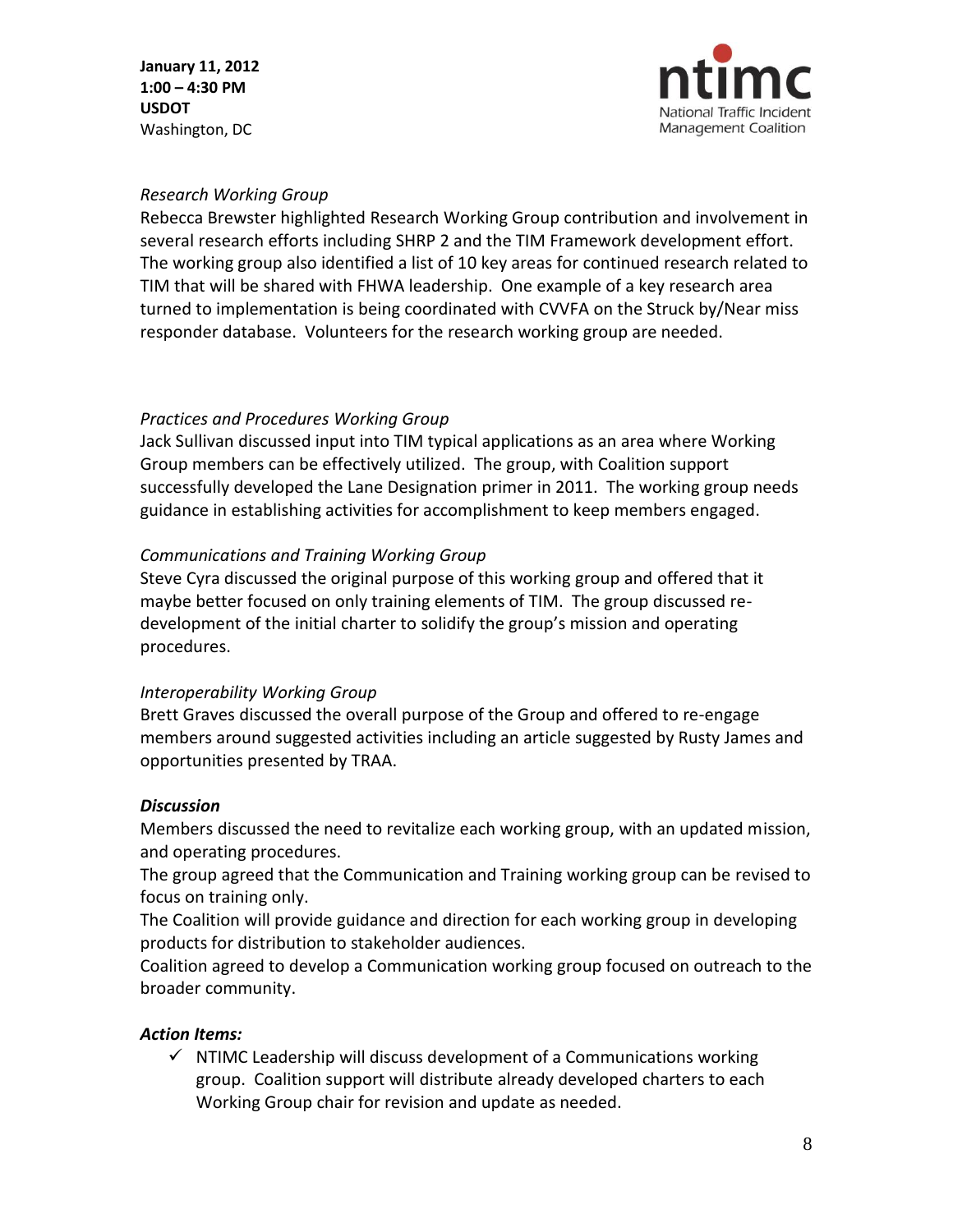

- $\checkmark$  Working Group chairs will report back to the Coalition with updated charters and product ideas.
- $\checkmark$  Coalition will develop a framework for reconciliation of working groups.
	- o *Working Group Action Items On Hold* Per discussion at 2/7/12 NTIMC leadership team post-brief of reorganizing NTIMC working groups under the TIM Network.
	- o *NTIMC extended leadership team to discuss further at planned mid-march Strategic Plan discussion.*
- $\checkmark$  Coalition members discussed the Membership Task Force and the need to review members, their participation, and relevance to Coalition goals and objectives.
	- o *NTIMC extended leadership team to discuss further at planned mid-march Strategic Plan discussion.*

#### **Next Meeting**

June 2012 details to be determined. Leadership election committee will be a key topic in the next meeting.

#### **Shared Calendar**

- *Discussion of NTIMC and TSAG shared calendar held at 2/7/12 NTIMC leadership team post-brief. The following items to be coordinated on shared calendar:*
	- o Next NTIMC Membership Meeting (via teleconference) *Tentative:* Mid-April 2012
	- o ITS America Annual Meeting May 21-23, 2012; Responder Day – May 22, 2012
	- o Public Safety Executive Summit Tentative: July/July 2012
	- o Lifesavers Conference June 14-16, 2012
	- o NTIMC Membership Meeting (in-person) *Tentative:* July/August 2012
	- o TSAG Meeting *Tentative:* September 2012
	- o National Rural ITS September 16-19, 2012
	- o USDOT Executive Briefing *Tentative:* Mid-December 2012
- *Enclosed as attachment: Updated 2012 NTIMC and TSAG shared calendar*

#### **Adjourn**

John Corbin thanked all participates and adjourned the meeting at 4:30